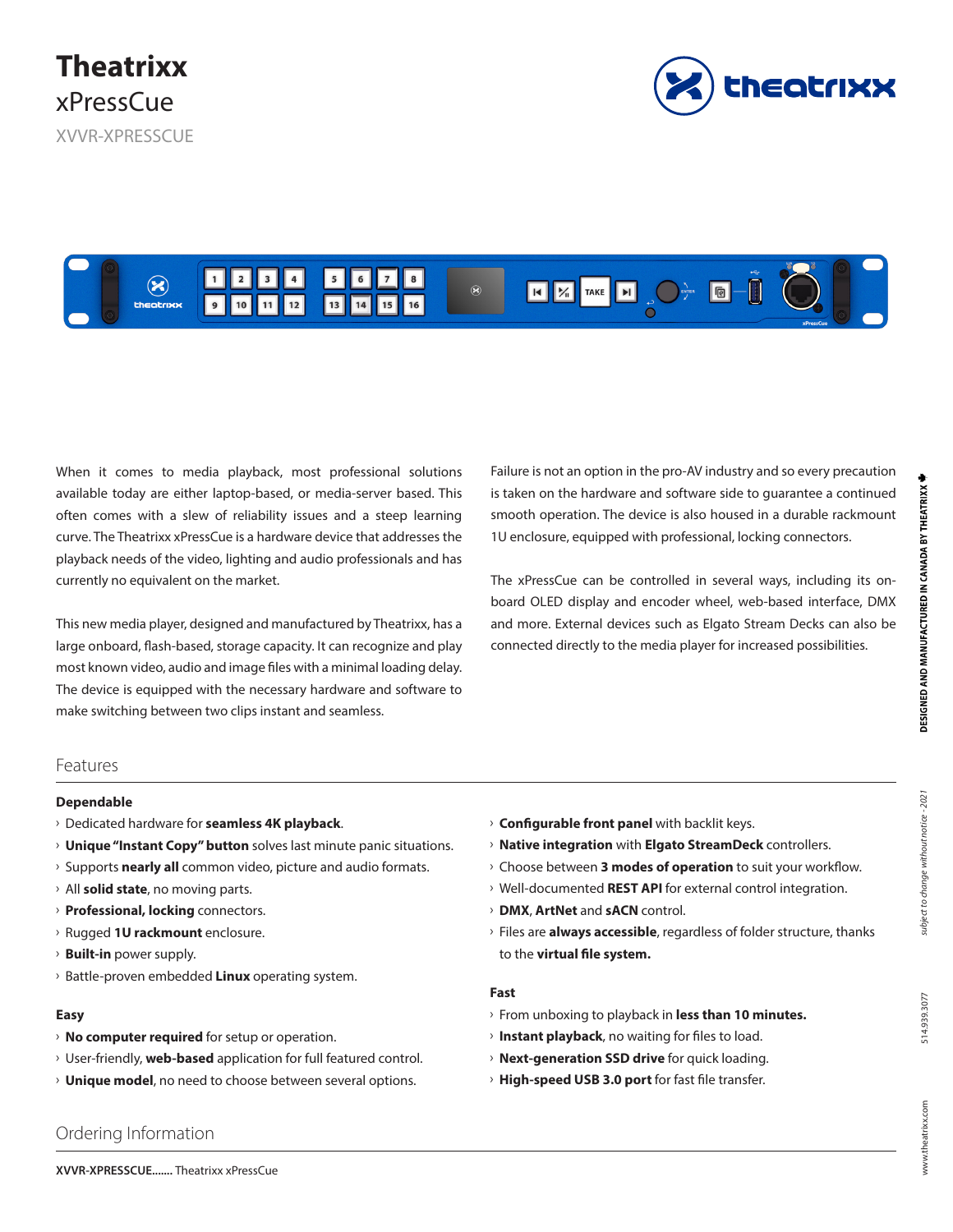# **Overview**





# **Inputs/Outputs**

| <b>Video Output</b>                | 2 x 12G/6G/3G/HD SDI BNC<br>HDMI 2.0 type A with locking system<br>DisplayPort 1.4                              | <b>Output Resolutions</b>                                        | 3840x2160P60, 3840x2160P50,<br>3840x2160P30, 3840x2160P29,<br>3840x2160P25, 3840x2160P24,<br>3840x2160P23, 1920x1080P60,<br>1920x1080P59, 1920x1080P50,<br>1920x1080P30, 1920x1080P29,<br>1920x1080P25, 1920x1080P24,<br>1920x1080P23, 1920x1080l60, 1920x1080l59, |
|------------------------------------|-----------------------------------------------------------------------------------------------------------------|------------------------------------------------------------------|--------------------------------------------------------------------------------------------------------------------------------------------------------------------------------------------------------------------------------------------------------------------|
| <b>Audio Output</b>                | 2 x Analog audio XLR (+4 dBu) with LED level<br>meters<br>Multi-channel audio embedded on all video<br>outputs  |                                                                  |                                                                                                                                                                                                                                                                    |
| <b>External Sync</b>               | Tri-level sync (BNC) with loop-thru (optional)                                                                  |                                                                  | 1920x1080l50, 1280x720P60, 1280x720P59,<br>1280x720P50                                                                                                                                                                                                             |
| <b>DMX</b> Input                   | DMX-512 input and loop-thru on XLR5 with<br><b>LED</b> indicator                                                | <b>Output Color Space</b>                                        | HDMI: YUV 4:2:0 (8 bpc), YUV 4:2:2 (8 bpc),<br>YUV 4:4:4 (8, 10, 12 bpc), RGB 4:4:4 (8, 10, 12<br>bpc)<br>DisplayPort: YUV 4:2:0 (8 bpc), YUV 4:2:2 (8<br>bpc), YUV 4:4:4 (8 bpc), RGB 4:4:4 (8 bpc)<br>12G-SDI: YUV 4:2:2 (10 bpc)                                |
| <b>Ethernet</b>                    | 2 x Gigabit Ethernet ports on Neutrik Ether-<br>CON locking connectors                                          |                                                                  |                                                                                                                                                                                                                                                                    |
| <b>USB</b>                         | 1 x USB 3.0 at front of device<br>1 x USB 2.0 at rear of device                                                 |                                                                  |                                                                                                                                                                                                                                                                    |
|                                    |                                                                                                                 | <b>Audio Output</b>                                              |                                                                                                                                                                                                                                                                    |
| Control                            |                                                                                                                 | <b>Audio Sample Rate</b>                                         | 48KHz, 16 bit                                                                                                                                                                                                                                                      |
| Local User Interface               | 20 user-programmable, RGB-backlit, broad-<br>cast grade buttons<br>Full-color graphical OLED display with push- | <b>Output Processing</b>                                         | Full-range audio volume adjustment                                                                                                                                                                                                                                 |
|                                    | button encoder navigation                                                                                       | <b>Media Storage</b>                                             |                                                                                                                                                                                                                                                                    |
| Web Interface                      | Cross-plaform, cross-browser web interface                                                                      | <b>Storage Media</b><br>Professional M.2 solid-state drive (SSD) |                                                                                                                                                                                                                                                                    |
| <b>External Controller Support</b> | Native support for Elgato StreamDeck (all<br>models)                                                            | <b>Storage Capacity</b>                                          | 1 TB                                                                                                                                                                                                                                                               |
| <b>DMX Control</b>                 | Native DMX-512 input<br>DMX-over-IP inputs in sACN and ArtNet                                                   | <b>File Transfer</b>                                             | Via web interface or directly using the USB<br>connectors                                                                                                                                                                                                          |
| <b>Mutli-Device Sync</b>           | UDP-based synchronization across devices                                                                        |                                                                  |                                                                                                                                                                                                                                                                    |
| <b>Advanced Protocols</b>          | Self-documented HTTP REST API                                                                                   | <b>Media File Support</b><br><b>Media Types</b>                  | Video, still image, audio                                                                                                                                                                                                                                          |
| <b>Video Output</b>                |                                                                                                                 | <b>Decoding Engine</b>                                           | FFmpeg                                                                                                                                                                                                                                                             |
| <b>Output Processing</b>           | Built-in scaling engine, adjustable AOI (Area<br>of Interest)<br>Full-range colorimetry adjustments (R, G, B    |                                                                  |                                                                                                                                                                                                                                                                    |

and Saturation) Full-range brightness adjustment